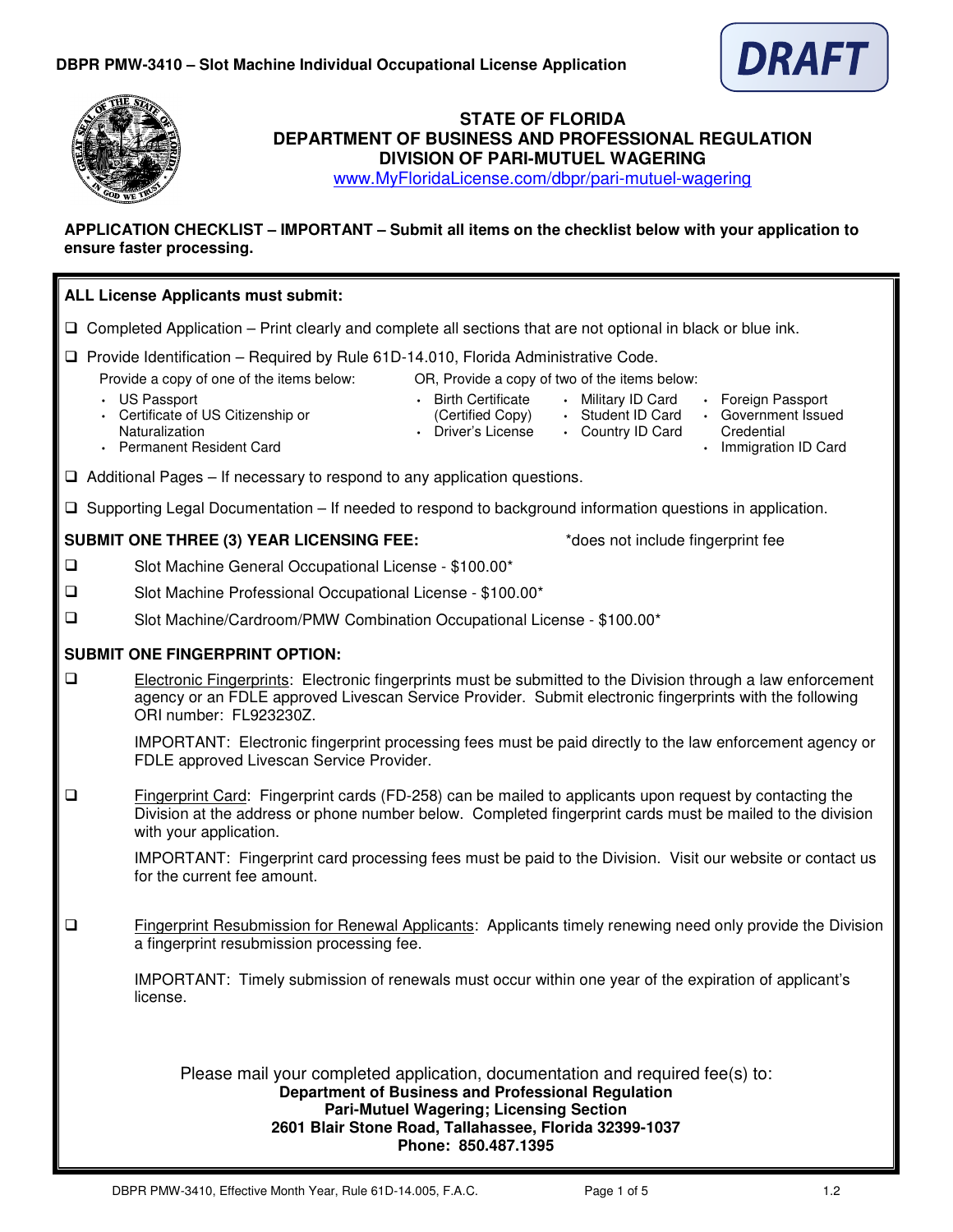

## **Department of Business and Professional Regulation Division of Pari-Mutuel Wagering DBPR PMW-3410 – Slot Machine Individual Occupational License Application**

**Instructions:** Please review this application thoroughly and complete all sections not marked optional. Print clearly in black or blue ink. Do not write in the space labeled **"For Division Use Only."**

|                                                                                                                                                                         |                                                       |                                    | <b>DEMOGRAPHIC INFORMATION</b>         |                |                                     |                    |               |        |
|-------------------------------------------------------------------------------------------------------------------------------------------------------------------------|-------------------------------------------------------|------------------------------------|----------------------------------------|----------------|-------------------------------------|--------------------|---------------|--------|
| Social Security Number                                                                                                                                                  |                                                       | <b>Birth Date</b>                  | (MM/DD/YYYY)<br>Gender                 |                | Male                                |                    | $\Box$ Female |        |
|                                                                                                                                                                         |                                                       |                                    |                                        |                |                                     | □                  |               |        |
| Last Name                                                                                                                                                               | First                                                 |                                    |                                        | Middle         |                                     |                    |               | Suffix |
|                                                                                                                                                                         |                                                       |                                    |                                        |                |                                     |                    |               |        |
| Have you used, been known as, or called by another name (example - maiden name, pseudonym, nickname) or alias other than<br>the name used on the application? $\square$ | Yes<br>□                                              | No.                                |                                        |                |                                     |                    |               |        |
|                                                                                                                                                                         |                                                       |                                    |                                        |                |                                     |                    |               |        |
| Race/Ethnicity (check only one):<br>Black or African American<br>□ White or Caucasian                                                                                   | $\Box$ Asian or Pacific Islander<br>□ Hispanic/Latino |                                    | $\Box$ Other                           |                | □ Native American or Alaskan Native |                    |               |        |
| Are you a United States citizen? □<br>If no, provide the name of the country of which you are a citizen:                                                                | Yes<br>$\Box$                                         | <b>No</b>                          |                                        |                |                                     |                    |               |        |
| <b>Current Mailing Address</b>                                                                                                                                          |                                                       | <b>Email Address</b><br>(optional) |                                        |                |                                     |                    |               |        |
| City                                                                                                                                                                    | <b>State</b>                                          |                                    | Zip Code (+4 optional)                 | Country        |                                     |                    |               |        |
| <b>Primary Phone Number</b>                                                                                                                                             |                                                       |                                    | Secondary/Cell Phone Number (optional) |                |                                     |                    |               |        |
| <b>Current Street Address</b>                                                                                                                                           |                                                       |                                    |                                        |                |                                     |                    |               |        |
| City                                                                                                                                                                    | State                                                 |                                    | Zip Code (+4 optional)                 | Country        |                                     |                    |               |        |
| Type of Slot Machine Occupational License applying for:                                                                                                                 |                                                       |                                    |                                        |                |                                     |                    |               |        |
| General Individual<br>Professional Individual                                                                                                                           |                                                       |                                    |                                        |                |                                     |                    |               |        |
| □ Slot Machine/Cardroom/PMW Combination                                                                                                                                 |                                                       |                                    |                                        |                |                                     |                    |               |        |
| Have you ever held a Florida pari-mutuel<br>Facility where employed and/or doing business:                                                                              |                                                       |                                    |                                        |                |                                     |                    |               |        |
|                                                                                                                                                                         |                                                       |                                    |                                        | license?       |                                     | Yes<br>□           | o             | No.    |
| Job title $(s)^*$ :                                                                                                                                                     |                                                       |                                    |                                        | Employer name: |                                     |                    |               |        |
|                                                                                                                                                                         |                                                       |                                    |                                        |                |                                     |                    |               |        |
| *Applicants for a Combo license should disclose all job titles                                                                                                          |                                                       |                                    |                                        |                |                                     |                    |               |        |
| FOR DIVISION USE ONLY                                                                                                                                                   |                                                       |                                    |                                        |                |                                     |                    |               |        |
|                                                                                                                                                                         |                                                       |                                    |                                        |                |                                     |                    |               |        |
| Entered By _____________ License Year                                                                                                                                   |                                                       |                                    |                                        |                |                                     |                    |               |        |
|                                                                                                                                                                         |                                                       |                                    |                                        |                |                                     | <b>Total Fee</b>   |               |        |
| <b>Waiver Requested</b><br>(Combo Only)                                                                                                                                 |                                                       |                                    | <b>ARCI</b>                            |                |                                     | <b>Enforcement</b> |               |        |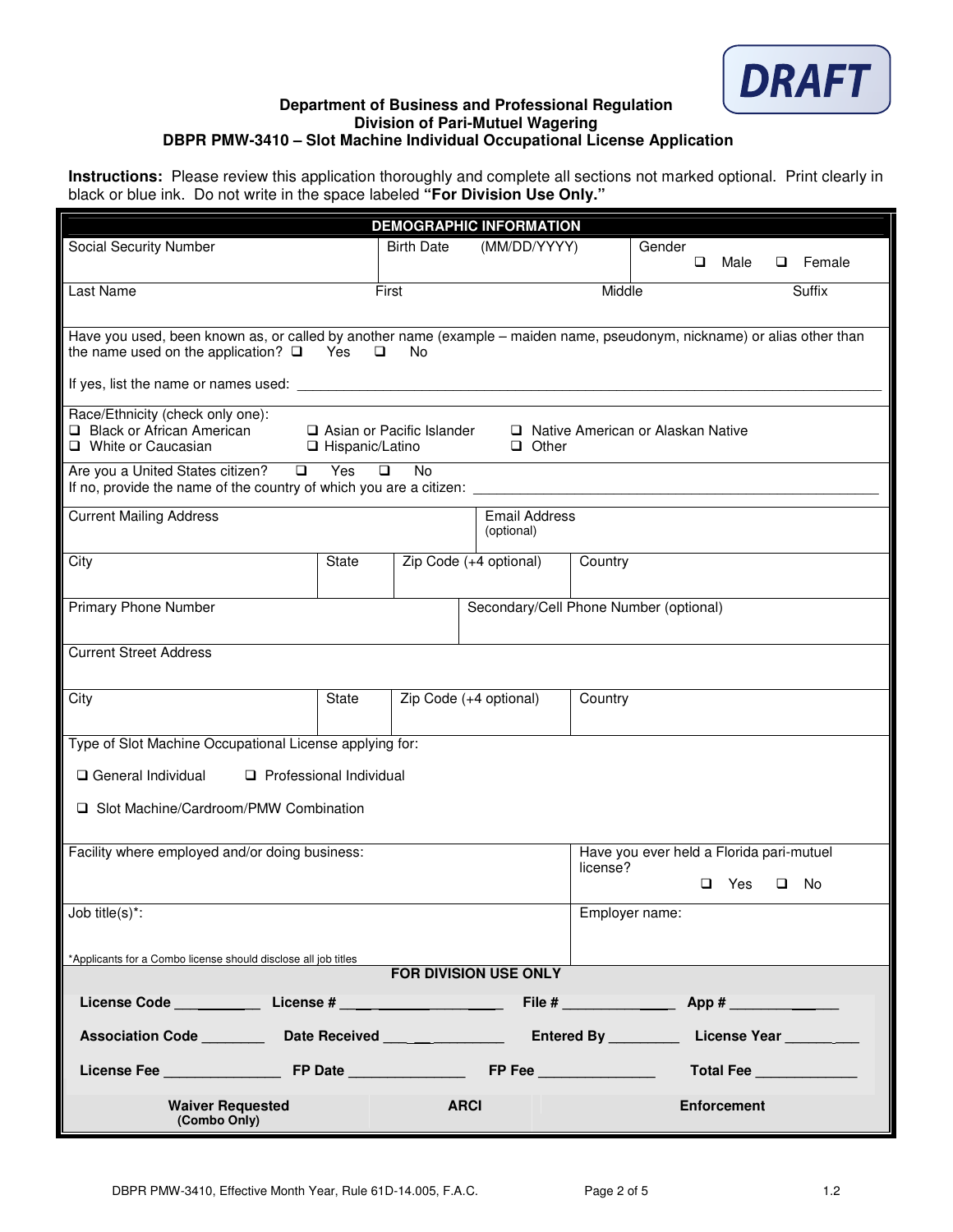

|                                                                                                                                           |                  |                                             |  | <b>EMPLOYMENT HISTORY (ATTACH ADDITIONAL PAGES AS NEEDED)</b>                                                                                                                                 |                                         |         |                       |                  |                     |  |  |
|-------------------------------------------------------------------------------------------------------------------------------------------|------------------|---------------------------------------------|--|-----------------------------------------------------------------------------------------------------------------------------------------------------------------------------------------------|-----------------------------------------|---------|-----------------------|------------------|---------------------|--|--|
|                                                                                                                                           | $\Box$ Yes       |                                             |  | Have you previously worked for a gaming-related employer?                                                                                                                                     |                                         |         |                       |                  |                     |  |  |
| $\square$ No<br>If yes, you must list below all gaming-related employment history in the past ten years.<br>Name of Employer:<br>Address: |                  |                                             |  |                                                                                                                                                                                               | <b>Dates</b>                            |         | Title/Position Held & |                  | Reason for          |  |  |
|                                                                                                                                           |                  |                                             |  |                                                                                                                                                                                               | From:                                   | To:     |                       | Supervisor Name: | Leaving:            |  |  |
|                                                                                                                                           |                  |                                             |  |                                                                                                                                                                                               | (mo/yr)                                 | (mo/yr) |                       |                  |                     |  |  |
|                                                                                                                                           |                  |                                             |  |                                                                                                                                                                                               |                                         |         |                       |                  |                     |  |  |
|                                                                                                                                           |                  |                                             |  |                                                                                                                                                                                               |                                         |         |                       |                  |                     |  |  |
|                                                                                                                                           |                  |                                             |  |                                                                                                                                                                                               |                                         |         |                       |                  |                     |  |  |
|                                                                                                                                           |                  |                                             |  |                                                                                                                                                                                               |                                         |         |                       |                  |                     |  |  |
|                                                                                                                                           |                  |                                             |  |                                                                                                                                                                                               |                                         |         |                       |                  |                     |  |  |
|                                                                                                                                           |                  |                                             |  |                                                                                                                                                                                               |                                         |         |                       |                  |                     |  |  |
|                                                                                                                                           |                  |                                             |  |                                                                                                                                                                                               |                                         |         |                       |                  |                     |  |  |
|                                                                                                                                           |                  |                                             |  |                                                                                                                                                                                               |                                         |         |                       |                  |                     |  |  |
|                                                                                                                                           |                  |                                             |  |                                                                                                                                                                                               |                                         |         |                       |                  |                     |  |  |
|                                                                                                                                           |                  |                                             |  | PREVIOUS LICENSING HISTORY (ATTACH ADDITIONAL PAGES AS NEEDED)                                                                                                                                |                                         |         |                       |                  |                     |  |  |
| $\Box$                                                                                                                                    | $\Box$ Yes<br>No | provided below.                             |  | Have you ever been licensed in any other racing or gaming jurisdiction? If yes, you must list the details in the section                                                                      |                                         |         |                       |                  |                     |  |  |
| $\Box$<br>$\Box$                                                                                                                          | Yes<br>No        |                                             |  | Have you ever had your pari-mutuel or gaming license suspended, revoked, or denied in this or any other state or<br>country? If yes, you must list the details in the section provided below. |                                         |         |                       |                  |                     |  |  |
|                                                                                                                                           |                  | State(s) or Jurisdiction(s) where licensed: |  | Is the license<br>current? Y/N                                                                                                                                                                | Is the license in good<br>standing? Y/N |         |                       |                  | Date of expiration: |  |  |
|                                                                                                                                           |                  |                                             |  |                                                                                                                                                                                               |                                         |         |                       |                  |                     |  |  |
|                                                                                                                                           |                  |                                             |  |                                                                                                                                                                                               |                                         |         |                       |                  |                     |  |  |
|                                                                                                                                           |                  |                                             |  |                                                                                                                                                                                               |                                         |         |                       |                  |                     |  |  |
|                                                                                                                                           |                  |                                             |  |                                                                                                                                                                                               |                                         |         |                       |                  |                     |  |  |
|                                                                                                                                           |                  |                                             |  |                                                                                                                                                                                               |                                         |         |                       |                  |                     |  |  |
|                                                                                                                                           |                  |                                             |  |                                                                                                                                                                                               |                                         |         |                       |                  |                     |  |  |
|                                                                                                                                           |                  |                                             |  |                                                                                                                                                                                               |                                         |         |                       |                  |                     |  |  |
|                                                                                                                                           |                  |                                             |  |                                                                                                                                                                                               |                                         |         |                       |                  |                     |  |  |
|                                                                                                                                           |                  |                                             |  |                                                                                                                                                                                               |                                         |         |                       |                  |                     |  |  |
|                                                                                                                                           |                  |                                             |  |                                                                                                                                                                                               |                                         |         |                       |                  |                     |  |  |
|                                                                                                                                           |                  |                                             |  |                                                                                                                                                                                               |                                         |         |                       |                  |                     |  |  |
|                                                                                                                                           |                  |                                             |  |                                                                                                                                                                                               |                                         |         |                       |                  |                     |  |  |
|                                                                                                                                           |                  |                                             |  |                                                                                                                                                                                               |                                         |         |                       |                  |                     |  |  |
|                                                                                                                                           |                  |                                             |  |                                                                                                                                                                                               |                                         |         |                       |                  |                     |  |  |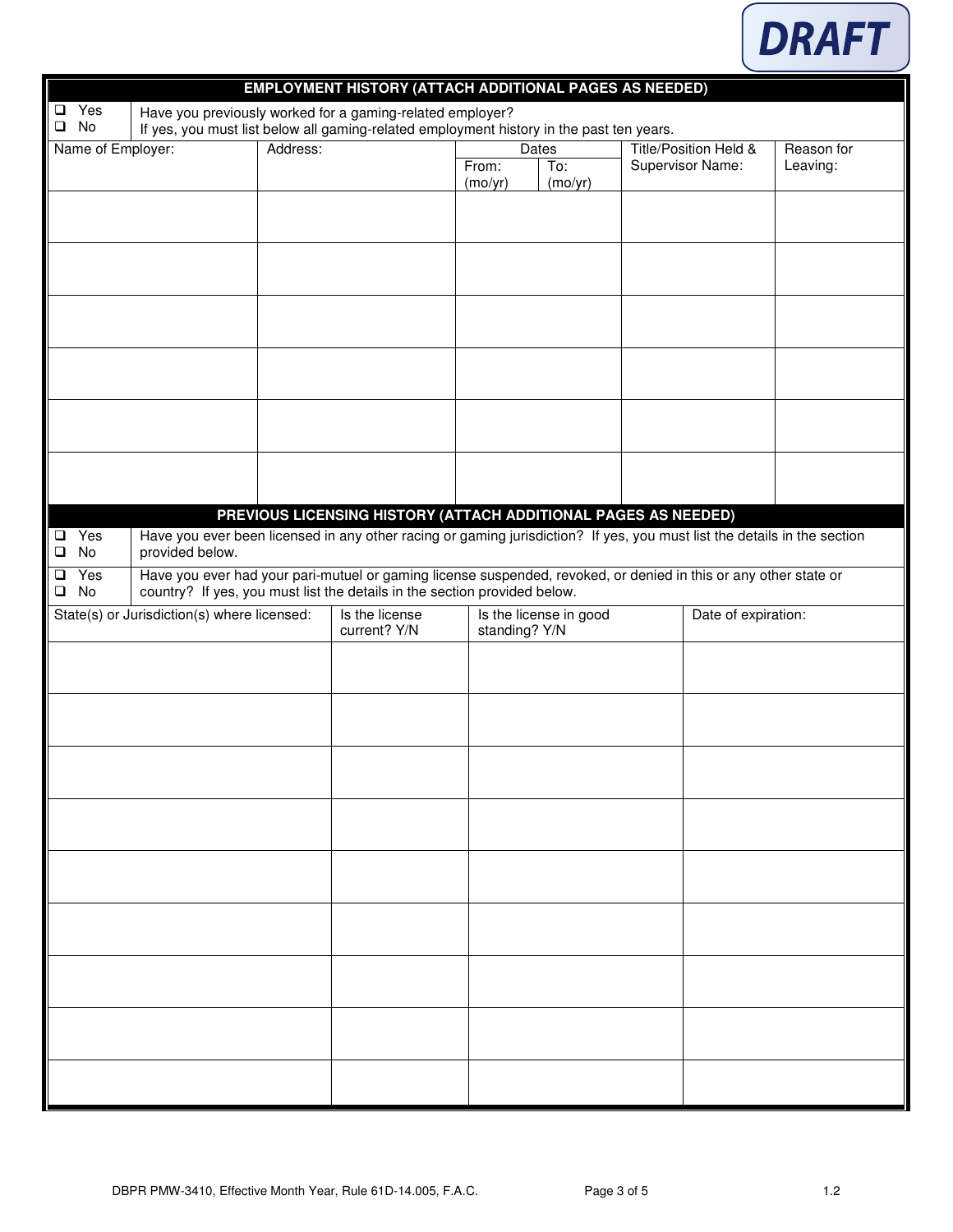

| ❏      | $\Box$ Yes<br>No        | <b>BACKGROUND INFORMATION (ATTACH ADDITIONAL PAGES AS NEEDED)</b><br>Have you ever been convicted of, or had adjudication of guilt withheld for, a felony or misdemeanor involving forgery,<br>larceny, extortion, or conspiracy to defraud, or filing false reports to government agency, racing or gaming<br>commission or authority, in this state or any other state, or under the laws of the United States? |                                              |        |                                                                                                                   |                           |                                                                                                                        |
|--------|-------------------------|-------------------------------------------------------------------------------------------------------------------------------------------------------------------------------------------------------------------------------------------------------------------------------------------------------------------------------------------------------------------------------------------------------------------|----------------------------------------------|--------|-------------------------------------------------------------------------------------------------------------------|---------------------------|------------------------------------------------------------------------------------------------------------------------|
| ❏<br>o | Yes<br>No               | Have you ever been convicted of or had adjudication withheld for any crime, or pled guilty or nolo contendere to any<br>criminal charges against you? If yes, the court disposition records for all convictions listed must be submitted with<br>this application and you must list the details in the section provided below.                                                                                    |                                              |        |                                                                                                                   |                           |                                                                                                                        |
|        | Date of<br>Disposition: |                                                                                                                                                                                                                                                                                                                                                                                                                   | County:                                      | State: | Offense:                                                                                                          | Misdemeanor<br>or Felony? | Sentence:                                                                                                              |
|        |                         |                                                                                                                                                                                                                                                                                                                                                                                                                   |                                              |        |                                                                                                                   |                           |                                                                                                                        |
|        |                         |                                                                                                                                                                                                                                                                                                                                                                                                                   |                                              |        |                                                                                                                   |                           |                                                                                                                        |
|        |                         |                                                                                                                                                                                                                                                                                                                                                                                                                   |                                              |        |                                                                                                                   |                           |                                                                                                                        |
| ⊔      | Yes                     |                                                                                                                                                                                                                                                                                                                                                                                                                   |                                              |        | Do you currently work for, own or have a financial interest in a slot machine management company, slot machine    |                           |                                                                                                                        |
| □      | No                      |                                                                                                                                                                                                                                                                                                                                                                                                                   | machine licensee?                            |        | manufacturer or distributor, or a business that sells slot machine related products, services, or goods to a slot |                           |                                                                                                                        |
| ⊔<br>❏ | Yes<br>No               |                                                                                                                                                                                                                                                                                                                                                                                                                   | by a Florida licensed slot machine facility? |        |                                                                                                                   |                           | Do you currently own or have a financial interest in a Florida licensed slot machine facility or in any business owned |
|        |                         |                                                                                                                                                                                                                                                                                                                                                                                                                   |                                              |        | <b>ADDITIONAL INFORMATION</b>                                                                                     |                           |                                                                                                                        |
|        |                         |                                                                                                                                                                                                                                                                                                                                                                                                                   |                                              |        |                                                                                                                   |                           |                                                                                                                        |
|        |                         |                                                                                                                                                                                                                                                                                                                                                                                                                   |                                              |        |                                                                                                                   |                           |                                                                                                                        |
|        |                         |                                                                                                                                                                                                                                                                                                                                                                                                                   |                                              |        |                                                                                                                   |                           |                                                                                                                        |
|        |                         |                                                                                                                                                                                                                                                                                                                                                                                                                   |                                              |        |                                                                                                                   |                           |                                                                                                                        |
|        |                         |                                                                                                                                                                                                                                                                                                                                                                                                                   |                                              |        |                                                                                                                   |                           |                                                                                                                        |
|        |                         |                                                                                                                                                                                                                                                                                                                                                                                                                   |                                              |        |                                                                                                                   |                           |                                                                                                                        |
|        |                         |                                                                                                                                                                                                                                                                                                                                                                                                                   |                                              |        |                                                                                                                   |                           |                                                                                                                        |
|        |                         |                                                                                                                                                                                                                                                                                                                                                                                                                   |                                              |        |                                                                                                                   |                           |                                                                                                                        |
|        |                         |                                                                                                                                                                                                                                                                                                                                                                                                                   |                                              |        |                                                                                                                   |                           |                                                                                                                        |